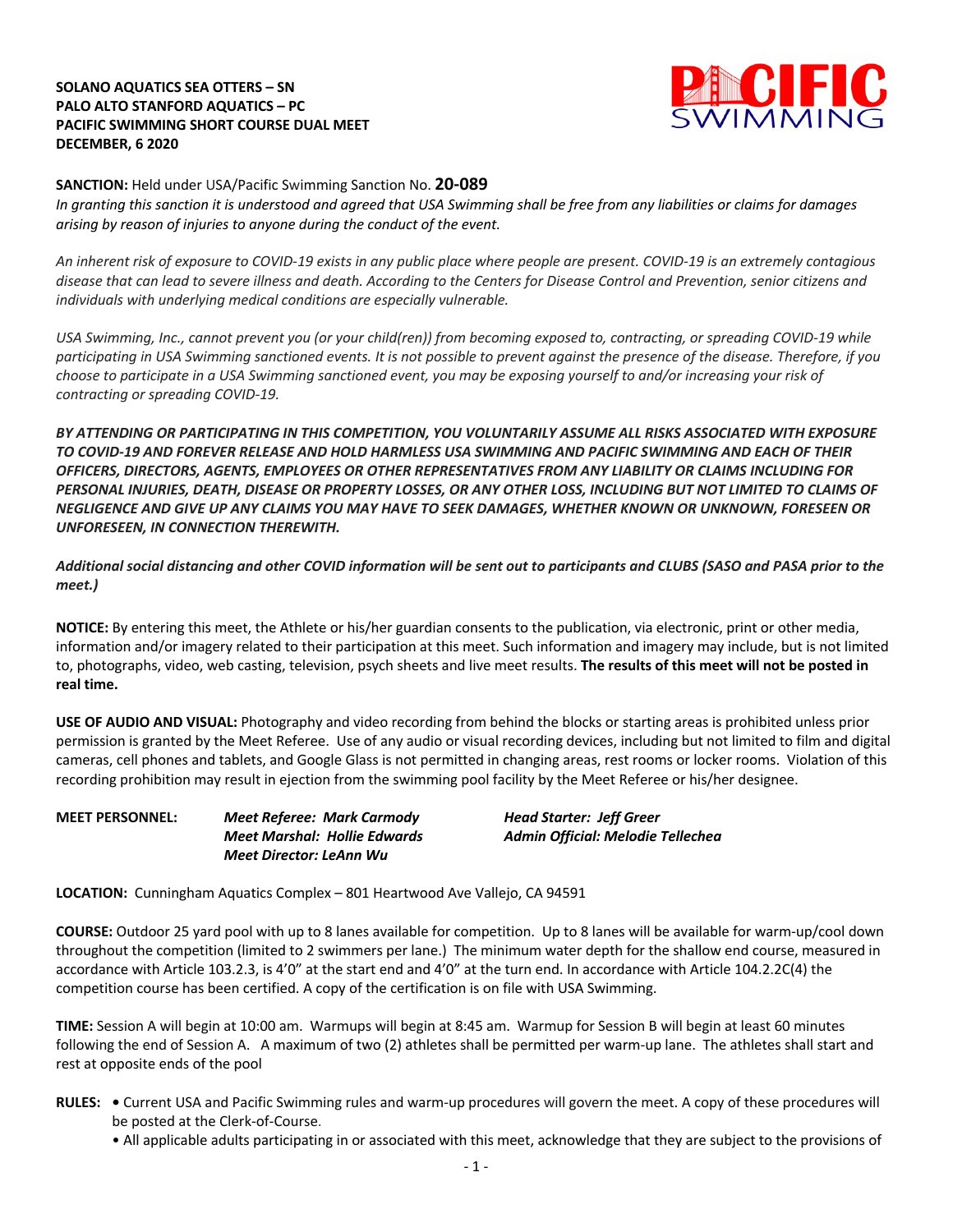the USA Swimming Minor Athlete Abuse Prevention Policy ("MAAPP"), and that they understand that compliance with the MAAPP policy is a condition of participation in the conduct of this competition. **Attention Athletes:** All adult athletes (age 18+) are required to complete and keep current their Athlete Protection Training, before they are allowed to enter the meet.

- All events are timed finals.
- All events will swim fast to slow.

• Athletes may compete in **three** events in Session A and two events plus one bonus distance event (500 Free/400 IM) in Session B.

• All Athletes ages 12 and under should complete competition within four (4) hours.

• Entries will be accepted until the number of splashes exceeds the estimated time line, per the "Four-Hour Rule," based on the Athletes age and gender, or when the number of entered athletes reaches the maximum facility capacity as determined by local health guidelines.

- **•** If local conditions warrant it the Meet Referee, with the concurrence of the Meet Director, may require a
- mandatory scratch down. Immediate cash refunds will be made for any mandatory scratches.

• **All Coaches and Officials must wear their USA Swimming membership cards in a visible manner.** 

**Special Warmup Rules:** Each Club will be assigned a number of lanes based on their number of entries in each session.This includes general warmup as well as warmup lanes during the meet.

**UNACCOMPANIED ATHLETES:** Any USA Swimming Athlete-Member competing at the meet must be accompanied by a USA Swimming Member-Coach for the purposes of Athlete supervision during warm-up, competition and warm-down. If a Coach-Member of the Athlete's USA Swimming Club does not attend the meet to serve in said supervisory capacity, it is the responsibility of the Athlete or the Athlete's legal guardian to arrange for supervision by a USA Swimming Member-Coach. The Meet Director or Meet Referee may assist the Athlete in making arrangements for such supervision; however, it is recommended that such arrangements be made in advance of the meet by the Athlete's USA Swimming Club Member-Coach.

**RACING STARTS:** Athletes must be certified by a USA Swimming member-coach as being proficient in performing a racing start or must start the race in the water. It is the responsibility of the Athlete or the Athlete's legal guardian to ensure compliance with this requirement.

**RESTRICTIONS:** • Smoking and the use of other tobacco products is prohibited on the pool deck, in the locker rooms, in spectator

- seating, on standing areas and in all areas used by Athletes, during the meet and during warm-up periods.
- Sale and use of alcoholic beverages is prohibited in all areas of the meet venue.
- No glass containers are allowed in the meet venue.
- No propane heater is permitted except for snack bar/meet operations.
- All shelters must be properly secured.
- Deck Changes are prohibited.

• Destructive devices, to include but not limited to, explosive devices and equipment, firearms (open or concealed) blades, knives, mace, stun guns and blunt objects are strictly prohibited in the swimming facility and its surrounding areas. If observed, the Meet Referee or his/her designee may ask that these devices be stored safely away from the public or removed from the facility. Noncompliance may result in the reporting to law enforcement authorities and ejection from the facility. Law enforcement officers (LEO) are exempt per applicable laws.

• Operation of a drone, or any other flying apparatus, is prohibited over the venue (pools, Athlete/Coach areas, Spectator areas and open ceiling locker rooms) any time Athletes, Coaches, Officials and/or Spectators are present.

- Only coaches, athletes and designated volunteers will be allowed on the pool deck.
- Up to 100 persons will be allowed on the pool deck at one time.
- **ELIGIBILITY:** Athletes must be current members of USA Swimming and enter their name and registration number on the meet entry card as they are shown on their Registration Card. If this is not done, it may be difficult to match the Athlete with the registration and times database. The meet host will check all Athlete registrations against the SWIMS database and if not found to be registered, the Meet Director shall accept the registration at the meet (a \$10 surcharge will be added to the regular registration fee). Duplicate registrations will be refunded by mail.

• Meet is open only to qualified athletes registered with **SASO/PASA.** Athletes who are unattached but participating with **SASO/PASA** are eligible to compete.

• Entries with **"NO TIME" will be accepted.**